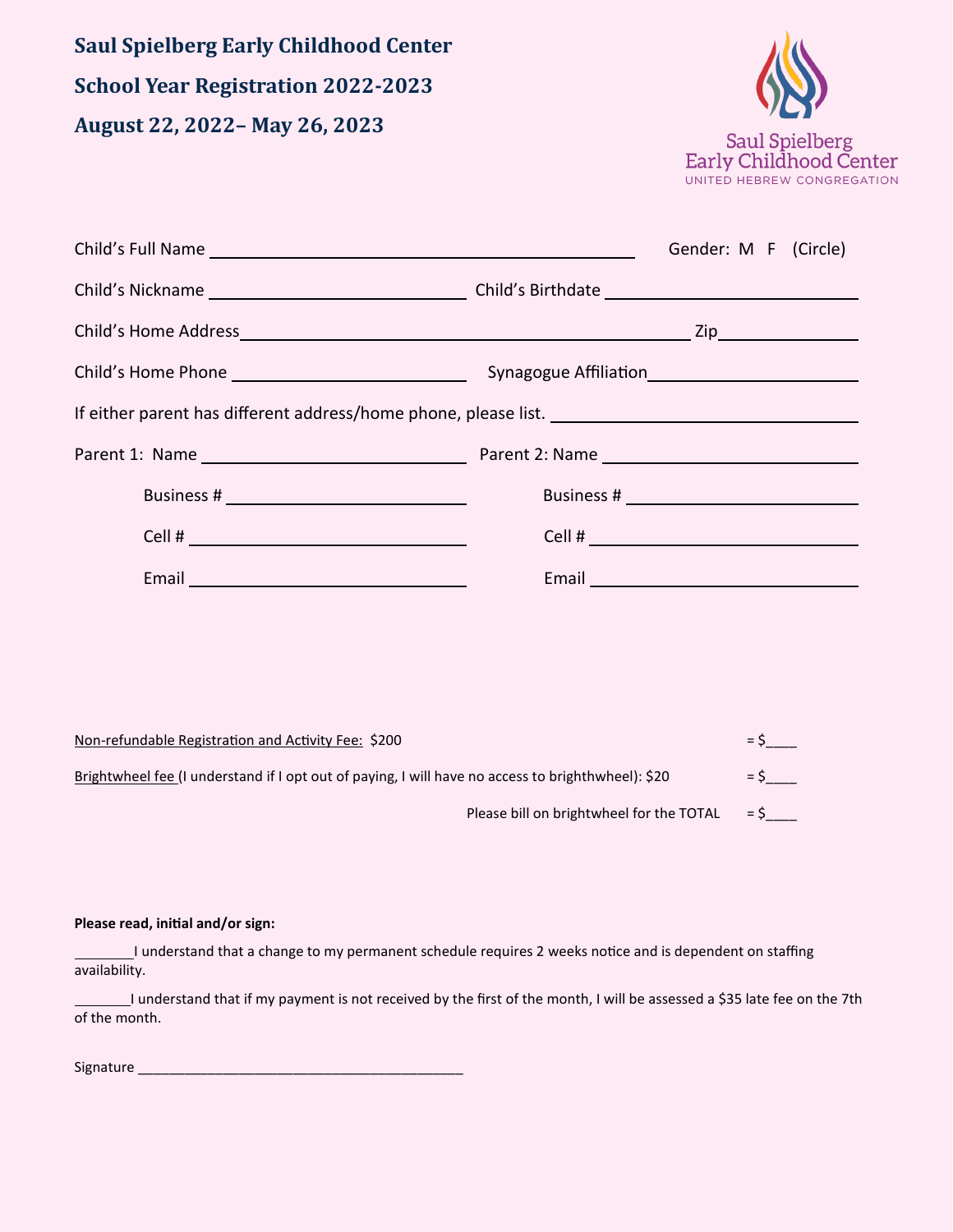# HALF DAY HD (9 AM - NOON) - SCHOOL DAY SD (9 AM - 3 PM) - FULL DAY FD (7:30 AM - 5:30 PM)

| <b>CHAI</b> (Starting at 6 weeks) |               | <b>GARIN</b> (12-17 months) | $KEE TOV$ (18-24 plus months) |                         |
|-----------------------------------|---------------|-----------------------------|-------------------------------|-------------------------|
| Day                               | Time          | <b>Monthly (Member)</b>     | <b>Monthly (Non-Member)</b>   | Days to attend (MTWThF) |
| SD Three Day                      | $9:00 - 3:00$ | \$667                       | \$766                         |                         |
| □ SD Four Day                     | $9:00 - 3:00$ | \$890                       | \$1,021                       |                         |
| SD Five Day                       | $9:00 - 3:00$ | \$1,112                     | \$1,276                       |                         |
| FD Two Day                        | $7:30 - 5:30$ | \$517                       | \$598                         |                         |
| $\Box$ FD Three Day               | $7:30 - 5:30$ | \$775                       | \$896                         |                         |
| $\Box$ FD Four Day                | $7:30 - 5:30$ | \$1,034                     | \$1,195                       |                         |
| $\Box$ FD Five Day                | $7:30 - 5:30$ | \$1,292                     | \$1,494                       |                         |

## Tov (Turning 2 by July 31, 2022 - Must come on Wednesday, Friday)

| Day          | <b>Time</b>    | Monthly(Member) | <b>Monthly (Non-Member)</b> | Additional days to attend (M,T,Th) |
|--------------|----------------|-----------------|-----------------------------|------------------------------------|
| HD Two Day   | $9:00 - 12:00$ | \$173           | \$197                       |                                    |
| HD Three Day | $9:00 - 12:00$ | \$260           | \$296                       |                                    |
| HD Four Day  | $9:00 - 12:00$ | \$347           | \$394                       |                                    |
| HD Five Day  | $9:00 - 12:00$ | \$433           | \$493                       |                                    |
| SD Two Day   | $9:00 - 3:00$  | \$326           | \$371                       |                                    |
| SD Three Day | $9:00 - 3:00$  | \$489           | \$557                       |                                    |
| SD Four Day  | $9:00 - 3:00$  | \$651           | \$742                       |                                    |
| SD Five Day  | $9:00 - 3:00$  | \$814           | \$928                       |                                    |
| FD Two Day   | $7:30 - 5:30$  | \$477           | \$541                       |                                    |
| FD Three Day | $7:30 - 5:30$  | \$715           | \$812                       |                                    |
| FD Four Day  | $7:30 - 5:30$  | \$954           | \$1,082                     |                                    |
| FD Five Day  | $7:30 - 5:30$  | \$1,192         | \$1,353                     |                                    |

**Chalutzim** (Turning 3 between August 2022 and February 2023—Must come on Monday, Wednesday, Friday)

| Day          | <b>Time</b>    | Monthly(Member) | <b>Monthly (Non-Member)</b> | Additional days to attend (T,Th) |
|--------------|----------------|-----------------|-----------------------------|----------------------------------|
| HD Three Day | $9:00 - 12:00$ | \$260           | \$296                       |                                  |
| HD Four Day  | $9:00 - 12:00$ | \$347           | \$394                       |                                  |
| HD Five Day  | $9:00 - 12:00$ | \$433           | \$493                       |                                  |
| SD Three Day | $9:00 - 3:00$  | \$489           | \$557                       |                                  |
| SD Four Day  | $9:00 - 3:00$  | \$651           | \$742                       |                                  |
| SD Five Day  | $9:00 - 3:00$  | \$814           | \$928                       |                                  |
| FD Three Day | $7:30 - 5:30$  | \$715           | \$812                       |                                  |
| FD Four Day  | $7:30 - 5:30$  | \$954           | \$1,082                     |                                  |
| FD Five Day  | $7:30 - 5:30$  | \$1,192         | \$1,353                     |                                  |

## Chaverim (Turning 3 by July 31, 2022) Shalom (Turning 4 by July 31, 2022) Additional Care

| Dav         | Time           | <b>Monthly (Member)</b> | Monthly (Non-Member) |                 | Early Care   Lunch Bunch   Extended Day |                |
|-------------|----------------|-------------------------|----------------------|-----------------|-----------------------------------------|----------------|
| HD Five Day | $9:00 - 12:00$ | \$433                   | \$493                | $7:30-$<br>9:00 | $12:00 - 1:00$                          | $12:00 - 3:00$ |
| SD Five Dav | $9:00 - 3:00$  | \$814                   | \$928                | \$12            | \$10                                    | \$30           |
| FD Five Dav | $7:30 - 5:30$  | \$1,192                 | \$1,353              |                 |                                         |                |

\*\*Reminder: tuition is a monthly cost versus weekly\*\*

**Late Care** 

 $3:00 - 5:30$ 

\$6/ half hour

 $$10/hr$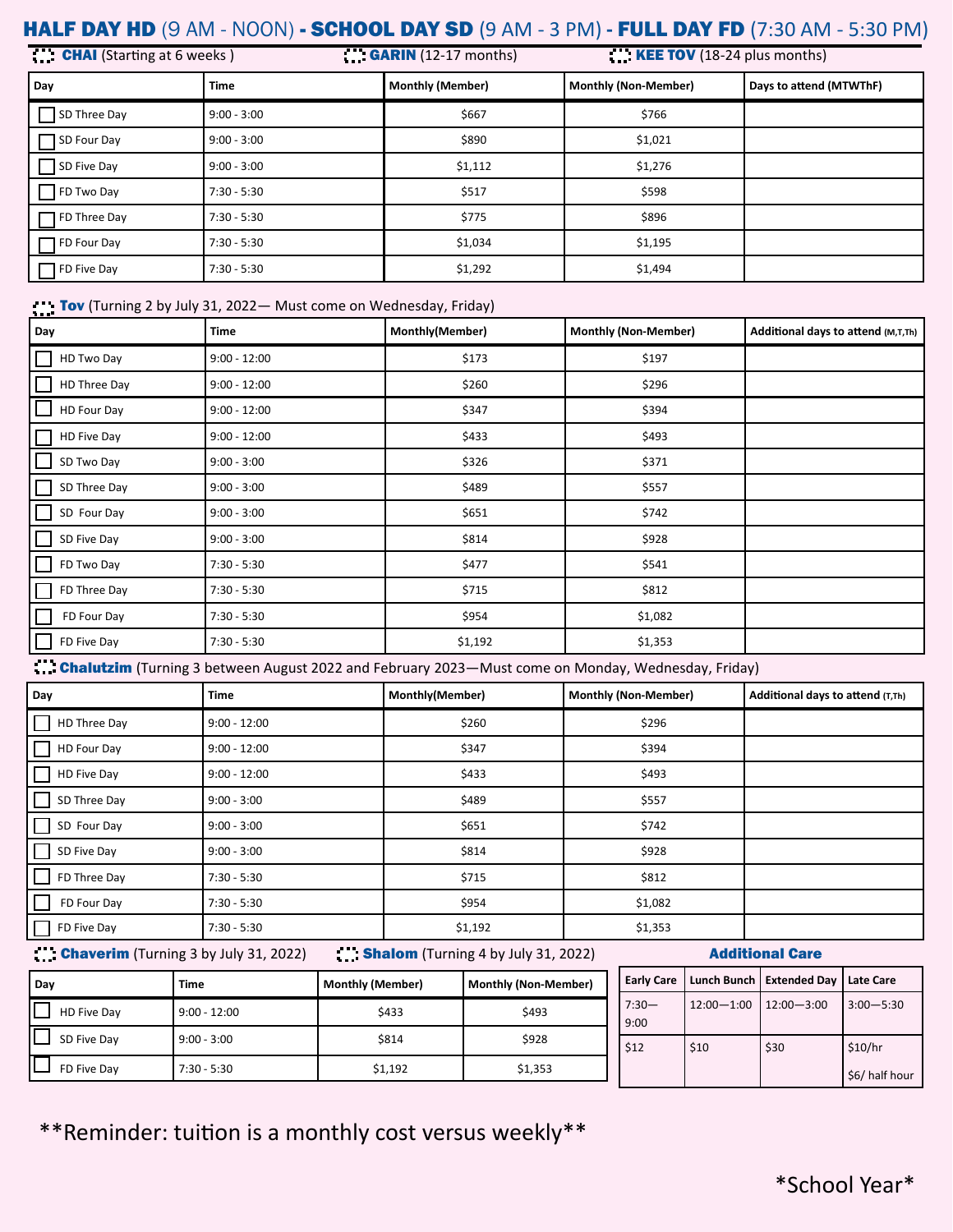**Saul Spielberg Early Childhood Center Year Round Registration 2022-2023 August 2022– July 2023**



|                                                                                                                                                                                                                                      | Gender: M F (Circle)                                                                                                                                                                                                                 |
|--------------------------------------------------------------------------------------------------------------------------------------------------------------------------------------------------------------------------------------|--------------------------------------------------------------------------------------------------------------------------------------------------------------------------------------------------------------------------------------|
|                                                                                                                                                                                                                                      |                                                                                                                                                                                                                                      |
|                                                                                                                                                                                                                                      |                                                                                                                                                                                                                                      |
|                                                                                                                                                                                                                                      |                                                                                                                                                                                                                                      |
|                                                                                                                                                                                                                                      |                                                                                                                                                                                                                                      |
|                                                                                                                                                                                                                                      |                                                                                                                                                                                                                                      |
|                                                                                                                                                                                                                                      |                                                                                                                                                                                                                                      |
|                                                                                                                                                                                                                                      |                                                                                                                                                                                                                                      |
| Email <u>and the community of the community of the community of the community of the community of the community of the community of the community of the community of the community of the community of the community of the com</u> | Email <u>and the community of the community of the community of the community of the community of the community of the community of the community of the community of the community of the community of the community of the com</u> |
|                                                                                                                                                                                                                                      |                                                                                                                                                                                                                                      |
|                                                                                                                                                                                                                                      |                                                                                                                                                                                                                                      |
| Registration and Activity Fee: \$225                                                                                                                                                                                                 | $=$ \$                                                                                                                                                                                                                               |
| Brightwheel fee (I understand if I opt out of paying, I will have no access to brighthwheel): \$24                                                                                                                                   | $=$ \$                                                                                                                                                                                                                               |
|                                                                                                                                                                                                                                      | $=$ \$<br>Please bill on brightwheel for the TOTAL                                                                                                                                                                                   |
|                                                                                                                                                                                                                                      |                                                                                                                                                                                                                                      |
| Please read, initial and/or sign:                                                                                                                                                                                                    |                                                                                                                                                                                                                                      |
|                                                                                                                                                                                                                                      | I understand that a change to my permanent schedule requires 2 weeks notice and is dependent on staffing                                                                                                                             |
| availability.<br>week.                                                                                                                                                                                                               | I understand that in order to maintain year round status, my child needs to be in attendance at least 18 hours per                                                                                                                   |

I understand that if my payment is not received by the first of the month, I will be assessed a \$35 late fee on the 7th of the month.

Signature \_\_\_\_\_\_\_\_\_\_\_\_\_\_\_\_\_\_\_\_\_\_\_\_\_\_\_\_\_\_\_\_\_\_\_\_\_\_\_\_\_\_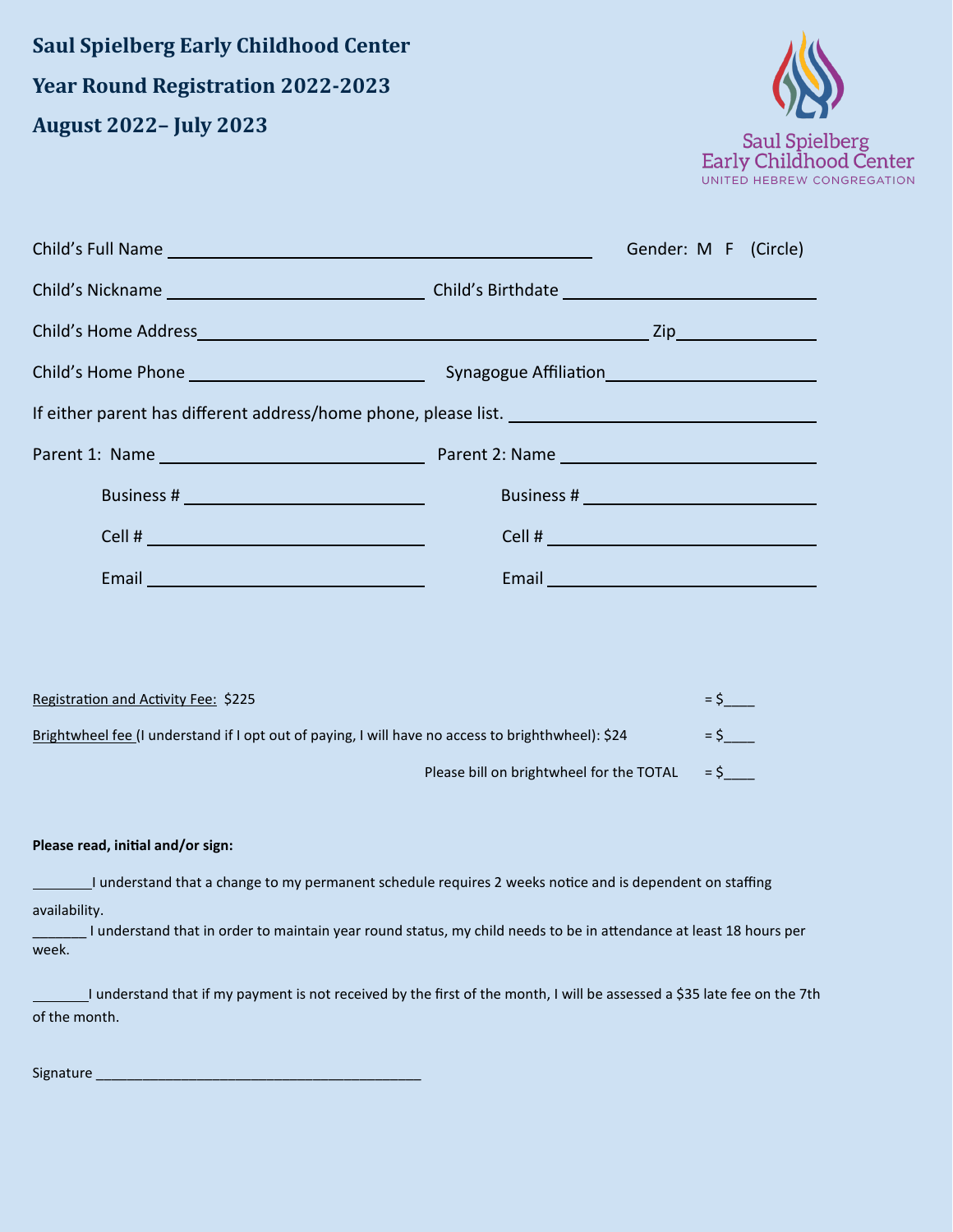# **SCHOOL DAY SD** (9 AM - 3 PM) - FULL DAY FD (7:30 AM - 5:30 PM)

| <b>CHAI</b> (Starting at 6 weeks) |               | $\blacksquare$ GARIN (12-17 months) | $\mathbf{K}$ <b>KEE TOV</b> (18-24 plus months) |                         |
|-----------------------------------|---------------|-------------------------------------|-------------------------------------------------|-------------------------|
| Day                               | Time          | <b>Monthly (Member)</b>             | <b>Monthly (Non-Member)</b>                     | Days to attend (MTWThF) |
| IГ<br>SD Three Day                | $9:00 - 3:00$ | \$701                               | \$806                                           |                         |
| $\Box$<br>SD Four Day             | $9:00 - 3:00$ | \$935                               | \$1,074                                         |                         |
| IC<br>SD Five Day                 | $9:00 - 3:00$ | \$1,169                             | \$1,343                                         |                         |
| FD Two Day                        | $7:30 - 5:30$ | \$544                               | \$629                                           |                         |
| FD Three Day                      | $7:30 - 5:30$ | \$816                               | \$944                                           |                         |
| FD Four Day                       | $7:30 - 5:30$ | \$1,088                             | \$1,258                                         |                         |
| FD Five Day                       | $7:30 - 5:30$ | \$1,361                             | \$1,573                                         |                         |

## Tov (Turning 2 by July 31, 2022—Must come on Wednesday, Friday)

| Day          | Time          | <b>Monthly (Member)</b> | <b>Monthly (Non-Member)</b> | Additional days to attend (M,T,Th) |
|--------------|---------------|-------------------------|-----------------------------|------------------------------------|
| SD Three Day | $9:00 - 3:00$ | \$536                   | \$612                       |                                    |
| SD Four Day  | $9:00 - 3:00$ | \$714                   | \$816                       |                                    |
| SD Five Day  | $9:00 - 3:00$ | \$893                   | \$1,020                     |                                    |
| FD Three Day | $7:30 - 5:30$ | \$778                   | \$893                       |                                    |
| FD Four Day  | $7:30 - 5:30$ | \$1,037                 | \$1,190                     |                                    |
| FD Five Day  | $7:30 - 5:30$ | \$1,296                 | \$1,488                     |                                    |

Chalutzim (Turning 3 between August 2022 and February 2023—Must come on Monday, Wednesday, Friday)

| Day                 | <b>Time</b>   | <b>Monthly (Member)</b> | <b>Monthly (Non-Member)</b> | Additional days to attend (T,Th) |
|---------------------|---------------|-------------------------|-----------------------------|----------------------------------|
| $\Box$ SD Three Day | $9:00 - 3:00$ | \$536                   | \$612                       |                                  |
| SD Four Day         | $9:00 - 3:00$ | \$714                   | \$816                       |                                  |
| $\Box$ SD Five Day  | $9:00 - 3:00$ | \$893                   | \$1,020                     |                                  |
| $\Box$ FD Three Day | $7:30 - 5:30$ | \$778                   | \$893                       |                                  |
| $\Box$ FD Four Day  | $7:30 - 5:30$ | \$1,037                 | \$1,190                     |                                  |
| $\Box$ FD Five Day  | $7:30 - 5:30$ | \$1,296                 | \$1,488                     |                                  |

## Chaverim (Turning 3 by July 31, 2022) Shalom (Turning 4 by July 31, 2022) **Additional Care**

| Day         | Time          | <b>Monthly (Member)</b> | <b>Monthly (Non-Member)</b> |
|-------------|---------------|-------------------------|-----------------------------|
| SD Five Day | $9:00 - 3:00$ | \$893                   | \$1,020                     |
| FD Five Dav | $7:30 - 5:30$ | \$1,296                 | \$1,488                     |

| <b>Early Care</b> | <b>Late Care</b> |
|-------------------|------------------|
| $7:30 - 9:00$     | $3:00 - 500$     |
| \$12              | \$10/hr          |
|                   | \$6/ half hour   |

\*\*Reminder: tuition is a monthly cost versus weekly\*\*

\*\*As a benefit of year round childcare, a discount of two weeks vacation has been calculated into the monthly cost.\*\*